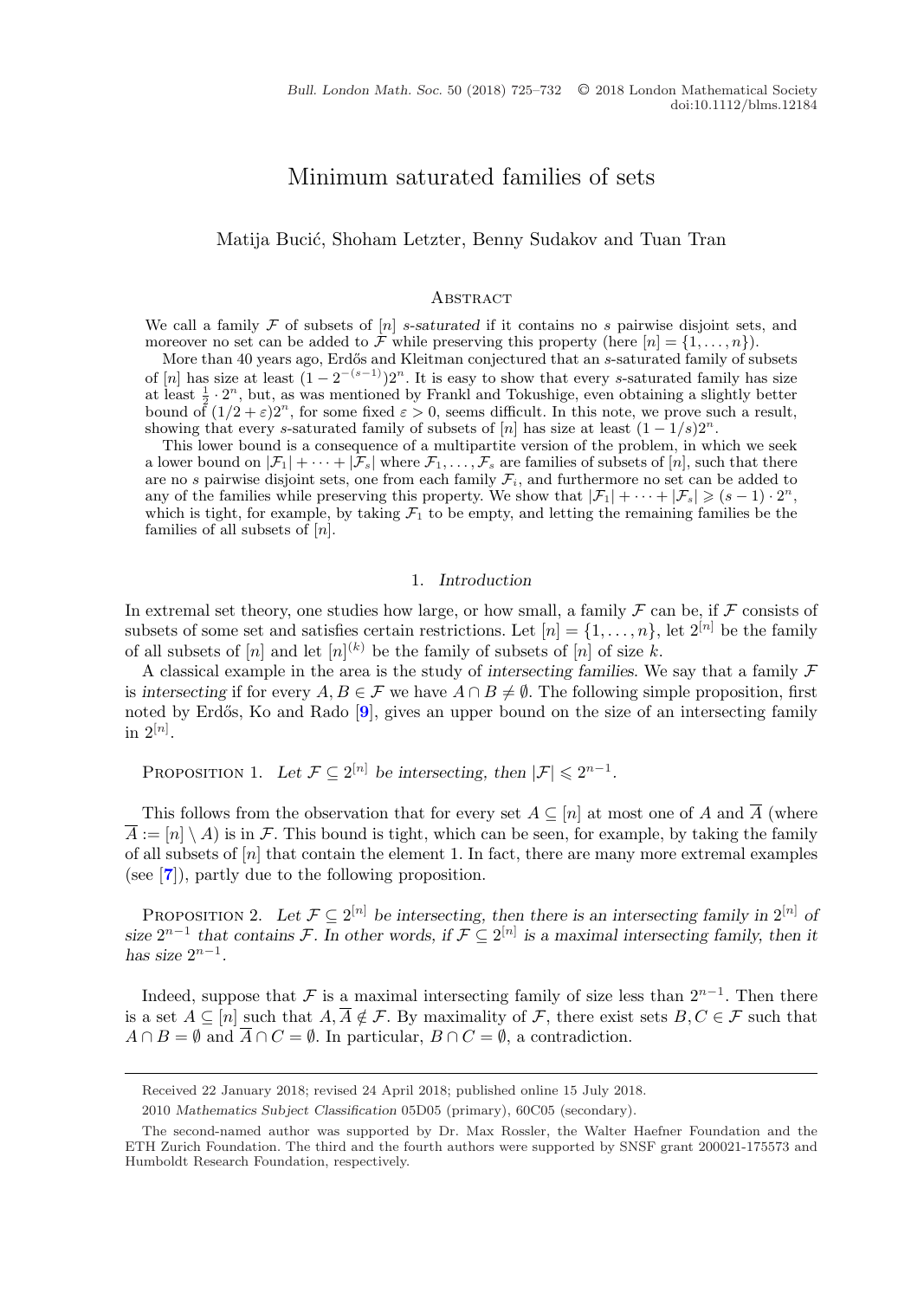<span id="page-1-0"></span>There have been numerous extensions and variations of Proposition [1.](#page-0-0) For example, the study of t-intersecting families  $\boxed{15}$  $\boxed{15}$  $\boxed{15}$  (where the intersection of every two sets has size at least t) and L-intersecting families [**[3](#page-6-0)**] (where the size of the intersection of every two distinct sets lies in some set of integers  $L$ ). Such problems were also studied for  $k$ -uniform families, that is, families that are subsets of  $[n]^{(k)}$  (see, for example,  $[2, 16]$  $[2, 16]$  $[2, 16]$  $[2, 16]$  $[2, 16]$ ). A famous example is the Erdős-Ko-Rado [[9](#page-6-0)] theorem which states that if  $\mathcal{F} \subseteq [n]^{(k)}$  is intersecting, and  $n \geq 2k$ , then  $|\mathcal{F}| \leq {n-1 \choose k-1}$ , a bound which is again tight by taking the families of all sets containing 1. Another interesting generalisation of Proposition [2](#page-0-0) looks for the maximum measure of an intersecting family under the p-biased product measure (see [**[1](#page-6-0)**, **[6](#page-6-0)**, **[10](#page-6-0)**, **[13](#page-6-0)**]). A different direction, which was suggested by Simonovits and S´os [**[18](#page-7-0)**], studies the size of intersecting families of structured families, such as graphs, permutations and sets of integers (see, for example, [**[5](#page-6-0)**, **[14](#page-6-0)**]).

Here we are interested in a different extension of Propositions [1](#page-0-0) and [2.](#page-0-0) Given  $s \geqslant 2$ , we say that a family  $\mathcal{F} \subseteq 2^{[n]}$  is *s*-saturated if F contains no *s* pairwise disjoint sets, and furthermore  $\mathcal F$  is maximal with respect to this property. An example for an s-saturated family is the set of all subsets of  $[n]$  that have a non-empty intersection with  $[s-1]$ . In 1974 Erdős and Kleitman [**[8](#page-6-0)**] made the following conjecture, which states that this example is the smallest s-saturated family in  $2^{[n]}$ .

CONJECTURE 3 (Erdős, Kleitman [[8](#page-6-0)]). Let  $\mathcal{F} \subseteq 2^{[n]}$  be s-saturated. Then  $|\mathcal{F}| \geqslant (1 2^{-(s-1)}$ .  $2^n$ .

Note that by Proposition [2,](#page-0-0) Conjecture 3 holds for  $s = 2$ . Given a family  $\mathcal{F} \subseteq 2^{[n]}$ , define  $\mathcal{F}^C = 2^{[n]} \setminus \mathcal{F}$ , and  $\overline{\mathcal{F}} = \{\overline{A} : A \in \mathcal{F}\}$ . Then for every  $s \geqslant 2$ , if  $\mathcal{F} \subseteq 2^{[n]}$  is s-saturated then  $\mathcal{F}^C$ is intersecting. Indeed, if  $A \notin \mathcal{F}$  then  $\overline{A}$  contains  $s - 1$  pairwise disjoint sets of  $\mathcal{F}$ , so if A and B are such that  $\overline{A}$  and  $\overline{B}$  are disjoint, then at least one of A and B is in F, as otherwise F contains  $2(s-1) \geq s$  pairwise disjoint sets, a contradiction. By Proposition [1,](#page-0-0) it follows that if F is s-saturated then  $|\mathcal{F}| \geq 2^{n-1}$ . Surprisingly, beyond this trivial lower bound, nothing was known. Moreover, Frankl and Tokushige [**[12](#page-6-0)**] wrote in their recent survey that obtaining a lower bound of  $(1/2 + \varepsilon)2^n$ , that is, a modest improvement over the trivial bound, is a challenging open problem. In this paper we prove such a result.

THEOREM 4. Let  $\mathcal{F} \subseteq 2^{[n]}$  be *s*-saturated, where  $s \geqslant 2$ . Then  $|\mathcal{F}| \geqslant (1 - 1/s)2^n$ .

In fact, Theorem 4 is a corollary of a multipartite version of the above problem. A sequence of s families  $\mathcal{F}_1,\ldots,\mathcal{F}_s\subseteq 2^{[n]}$  is called *cross-dependant* (see, for example, [[11](#page-6-0)]) if there is no choice of s sets  $A_i \in \mathcal{F}_i$ , for  $i \in [s]$ , such that  $A_1, \ldots, A_s$  are pairwise disjoint. We call a sequence of s families  $\mathcal{F}_1,\ldots,\mathcal{F}_s$  cross-saturated if the sequence is cross-dependant and is maximal with respect to this property, that is, the addition of any set to any of the families results in a sequence which is not cross-dependant. Our aim here is to obtain a lower bound on the  $|\mathcal{F}_1| + \cdots + |\mathcal{F}_s|$ . Note that if  $\mathcal F$  is s-saturated then the sequence given by  $\mathcal F_1 = \cdots = \mathcal F_s = \mathcal F$ is cross-saturated. Hence, a lower bound on the sum of sizes of a cross-saturated sequence of s families implies a lower bound on the size of an s-saturated family.

A simple example of a cross-saturated sequence  $\mathcal{F}_1,\ldots,\mathcal{F}_s$  can be obtained by taking  $\mathcal{F}_1$ to be empty, and letting all other sets be  $2^{[n]}$ . This construction is a special case of a more general family of examples which we believe contains all extremal examples; we discuss this in Section [3.](#page-5-0) Our next result shows that this example is indeed a smallest example for a cross-saturated sequence. Furthermore, it implies Theorem 4 by taking  $\mathcal{F}_1 = \cdots = \mathcal{F}_s = \mathcal{F}$ .

THEOREM 5. Let  $\mathcal{F}_1, \ldots, \mathcal{F}_s \subseteq 2^{[n]}$  be cross-saturated. Then  $|\mathcal{F}_1| + \cdots + |\mathcal{F}_s| \geqslant (s-1)2^n$ .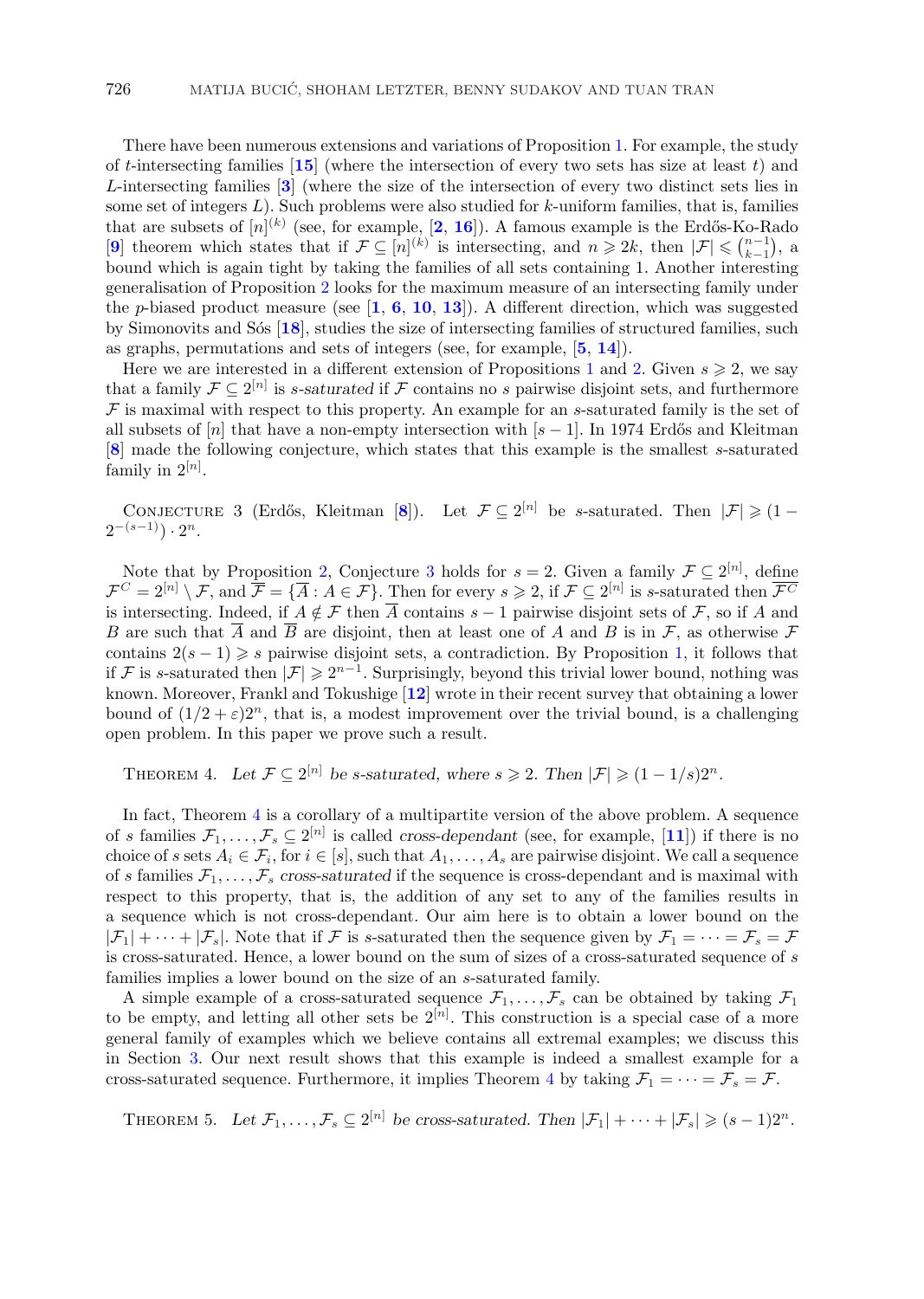<span id="page-2-0"></span>We have two different approaches to this problem, each of which can be used to prove Theorem [5.](#page-1-0) As the proofs are short, and Conjecture [3](#page-1-0) is still open, we feel that there is merit in presenting both proofs here in hope that they would give rise to further progress on Conjecture [3.](#page-1-0)

Our first approach makes use of an interesting connection to correlation inequalities. Let us start by defining the *disjoint occurrence* of two families. Given subsets  $A, I \subseteq [n]$ , let

$$
\mathcal{C}(I, A) = \{ S \subseteq [n] : S \cap I = A \cap I \}.
$$

The *disjoint occurrence* of two families  $A, B \subseteq 2^{[n]}$  is defined by

$$
\mathcal{A} \square \mathcal{B} := \{ A : \exists \text{ disjoint sets } I, J \subseteq [n] \text{ s.t. } \mathcal{C}(I, A) \subset \mathcal{A} \text{ and } \mathcal{C}(J, A) \subset \mathcal{B} \}.
$$

Note that when A and B are both increasing families (that is, if  $A \in \mathcal{A}$ , and  $A \subseteq B \subseteq [n]$  then  $B \in \mathcal{A}$ ,  $\mathcal{A} \square \mathcal{B}$  is the set of all subsets of [n] which can be written as a disjoint union of a set from  $A$  and a set from  $B$ . This notion of disjoint occurrence appears naturally in the study of percolation. Using it, one can express the probability that there are two edge-disjoint paths between two sets of vertices in a random subgraph, chosen uniformly at random, of a given graph.

Van den Berg and Kesten [[4](#page-6-0)] proved that  $|\mathcal{A} \Box \mathcal{B}| \leq |\mathcal{A}||\mathcal{B}|/2^n$  for increasing families  $\mathcal{A}, \mathcal{B} \subseteq$  $2^{[n]}$  and conjectured that this inequality should hold for general families. This was proved by Reimer [**[17](#page-7-0)**] in a ground breaking paper and is currently known as the van den Berg–Kesten– Reimer inequality.

Disjoint occurrence is surprisingly suitable for the study of saturated families. For example, if F is 3-saturated then it is easy to see that F is increasing, so  $\mathcal{F} \Box \mathcal{F}$  is the family of sets that are disjoint unions of two sets from  $\mathcal{F}$ , which is exactly the family  $\overline{\mathcal{F}^C}$ . This observation alone implies an improved lower bound on  $|\mathcal{F}|$  using the van den Berg–Kesten–Reimer inequality. We obtain a better bound using a variant of this inequality, which was first observed by Talagrand [**[19](#page-7-0)**], and later played a major role in Reimer's proof of the van den Berg–Kesten–Reimer inequality in full generality.

Our second approach is algebraic: we define a polynomial for each set in a certain family related to  $\mathcal{F}_1,\ldots,\mathcal{F}_s$ , and show that these polynomials are linearly independent, thus implying that the family is not very large.

### 2. *The proof*

Before turning to the first proof of Theorem [5,](#page-1-0) we introduce the correlation inequality that we will need. We present its short proof for the sake of completeness.

LEMMA 6 (Talagrand [[19](#page-7-0)]). Let  $\mathcal{A}, \mathcal{B} \subseteq 2^{[n]}$  be increasing families. Then  $|\mathcal{A} \square \mathcal{B}| \leq |\mathcal{A} \cap \mathcal{B}|$ .

REMARK. Before turning to the proof of Lemma 6, we remark that the statement of Lemma 6 holds even without the assumption that the families  $A$  and  $B$  are increasing. Furthermore, an equivalent version of this played a major role in Reimer's proof [**[17](#page-7-0)**] of the van den Berg–Kesten–Reimer inequality.

*Proof.* We prove the statement by induction on n. It is easy to check it for  $n = 1$ . Let  $n > 1$ and suppose that the statement holds for  $n-1$ . Given a family  $\mathcal{F} \subseteq 2^{[n]}$ , denote by  $\mathcal{F}_0$  the family of sets in F that do not contain the element n, and let  $\mathcal{F}_1 = \{A \subseteq [n-1] : A \cup \{n\} \in \mathcal{F}\}.$ In particular,  $\mathcal{F}_0 \subseteq \mathcal{F}_1 \subseteq 2^{[n-1]}$  when  $\mathcal F$  is an increasing family.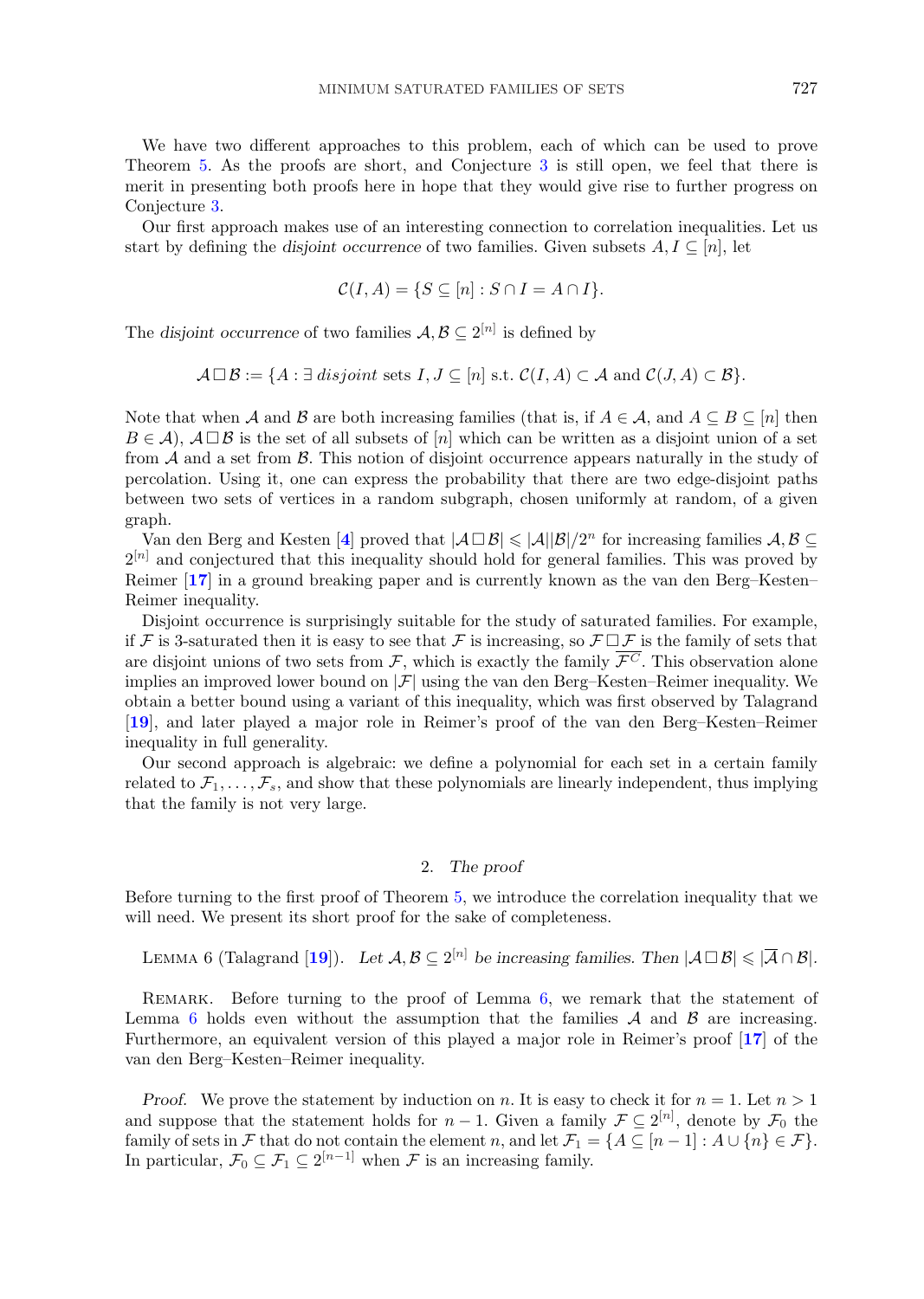We have

$$
|\mathcal{A}\square\mathcal{B}| = |(\mathcal{A}\square\mathcal{B})_0| + |(\mathcal{A}\square\mathcal{B})_1|
$$
  
\n
$$
= |\mathcal{A}_0\square\mathcal{B}_0| + |\mathcal{A}_1\square\mathcal{B}_0| + |\mathcal{A}_0\square\mathcal{B}_1| - |(\mathcal{A}_1\square\mathcal{B}_0) \cap (\mathcal{A}_0\square\mathcal{B}_1)|
$$
  
\n
$$
\leq |\mathcal{A}_1\square\mathcal{B}_0| + |\mathcal{A}_0\square\mathcal{B}_1|
$$
  
\n
$$
\leq |\overline{\mathcal{A}_1} \cap \mathcal{B}_0| + |\overline{\mathcal{A}_0} \cap \mathcal{B}_1|
$$
  
\n
$$
= |(\overline{\mathcal{A}} \cap \mathcal{B})_0| + |(\overline{\mathcal{A}} \cap \mathcal{B})_1|
$$
  
\n
$$
= |\overline{\mathcal{A}} \cap \mathcal{B}|,
$$

where the first inequality holds because  $\mathcal{A}_0 \square \mathcal{B}_0 \subseteq (\mathcal{A}_1 \square \mathcal{B}_0) \cap (\mathcal{A}_0 \square \mathcal{B}_1)$ , and the second one follows by induction.

We are now ready for the first proof of Theorem [5.](#page-1-0)

*First proof of Theorem 5.* Let  $\mathcal{F}_1, \ldots, \mathcal{F}_s$  be cross-saturated, where  $s \geq 2$ . Note that

$$
\overline{\mathcal{F}_i}^C = \mathcal{F}_1 \square \dots \square \mathcal{F}_{i-1} \square \mathcal{F}_{i+1} \square \dots \square \mathcal{F}_s.
$$
\n
$$
(1)
$$

Indeed, for every  $A \notin \mathcal{F}_i$ ,  $\overline{A}$  contains a disjoint union of sets from  $\mathcal{F}_1,\ldots,\mathcal{F}_{i-1},\mathcal{F}_{i+1},\ldots,\mathcal{F}_s$ and, conversely, any  $A \in \mathcal{F}_1 \square ... \square \mathcal{F}_{i-1} \square \mathcal{F}_{i+1} \square ... \square \mathcal{F}_s$  cannot be in  $\mathcal{F}_i$  by cross depen-dence. By Lemma [6,](#page-2-0) the following holds for every  $i \geqslant 2$ .

$$
\left| \mathcal{F}_i^C \right| = \left| \overline{\mathcal{F}_i^C} \right|
$$
  
=  $|\mathcal{F}_1 \square \dots \square \mathcal{F}_{i-1} \square \mathcal{F}_{i+1} \square \dots \square \mathcal{F}_s|$   
 $\leq \left| (\mathcal{F}_1 \square \dots \square \mathcal{F}_{i-1}) \cap \overline{(\mathcal{F}_{i+1} \square \dots \square \mathcal{F}_s)} \right|.$  (2)

Denote  $\mathcal{G}_1 = \mathcal{F}_1^C$ , and  $\mathcal{G}_i = (\mathcal{F}_1 \square \dots \square \mathcal{F}_{i-1}) \cap (\overline{\mathcal{F}_{i+1} \square \dots \square \mathcal{F}_s})$  for  $i \geqslant 2$ .

CLAIM 7.  $\mathcal{G}_i \cap \mathcal{G}_j = \emptyset$  for  $1 \leq i < j \leq s$ .

*Proof.* Indeed, if  $i = 1$  then  $\mathcal{G}_1 \subseteq \mathcal{F}_1^C$  and  $\mathcal{G}_j \subseteq \mathcal{F}_1$ . Otherwise, if  $A \in \mathcal{G}_i \cap \mathcal{G}_j$  with  $2 \leq i < j$ then A is the disjoint union of elements from  $\mathcal{F}_1,\ldots,\mathcal{F}_{j-1}$ , so in particular (as the sets  $\mathcal{F}_l$  are increasing) it is the disjoint union of elements from  $\mathcal{F}_1,\ldots,\mathcal{F}_i$ . Furthermore, since  $i \geqslant 2$ , A is also the complement (with respect to [n]) of a disjoint union of sets in  $\mathcal{F}_{i+1},\ldots,\mathcal{F}_s$ , that is,  $\overline{A}$  is the disjoint union of sets in  $\mathcal{F}_{i+1},\ldots,\mathcal{F}_s$ . But this means that  $[n]$  is the disjoint union of sets from  $\mathcal{F}_1,\ldots,\mathcal{F}_s$ , a contradiction to the assumption that  $\mathcal{F}_1,\ldots,\mathcal{F}_s$  form a cross-saturated sequence.

It follows from  $(1)$ ,  $(2)$  and Claim 7 that

$$
|\mathcal{F}_1| + \dots + |\mathcal{F}_s| = s \cdot 2^n - (|\mathcal{F}_1^C| + \dots + |\mathcal{F}_s^C|)
$$
  
\n
$$
\geq s \cdot 2^n - (|\mathcal{G}_1| + \dots + |\mathcal{G}_s|)
$$
  
\n
$$
\geq s \cdot 2^n - 2^n = (s - 1)2^n,
$$
\n(3)

thus completing the proof of Theorem [5.](#page-1-0)

Our next approach is algebraic. Before presenting the proof, we introduce some definitions and an easy lemma. Let n be fixed and consider the vector space V (over  $\mathbb R$ ) of functions

<span id="page-3-0"></span>
$$
728 \\
$$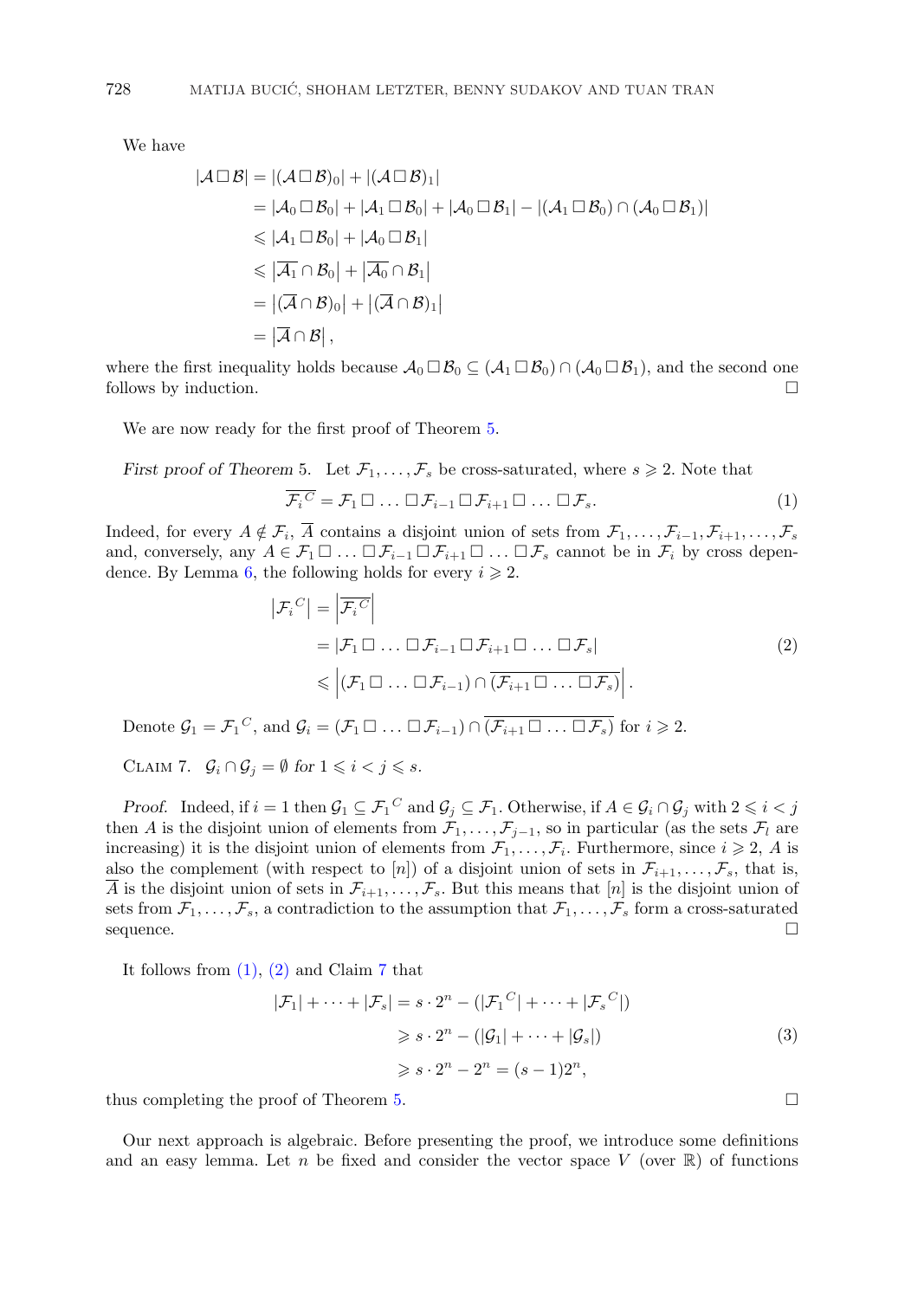<span id="page-4-0"></span>from  $\{0,1\}^n$  to R. Note that this is a vector space of dimension  $2^n$ . Given a subset  $S \subseteq [n]$ , let  $P_S: \{0,1\}^n \to \mathbb{R}$  be defined by  $P_S(x) = \prod_{i \in S} x_i$ , where  $x = (x_1, \ldots, x_n)^T \in \{0,1\}^n$ , and let  $x_S \in \{0,1\}^n$  be defined by  $(x_S)_i = 1$  if and only if  $i \in S$ . The following lemma shows that  $\{P_S : S \subseteq [n]\}$  is a linearly independent set in V (in fact, as V has dimension  $2^n$ , it is a basis).

LEMMA 8. *The set*  $\{P_S : S \subseteq [n]\}$  *is linearly independent in* V.

*Proof.* Suppose that  $\sum_{S \subseteq [n]} \alpha_S P_S = 0$ , where  $\alpha_S \in \mathbb{R}$ , and not all coefficients  $\alpha_S$  are 0. Let T be a smallest set such that  $\alpha_T \neq 0$ . Note that  $P_S(x_T) = 1$  if and only if  $S \subseteq T$ . Hence

$$
0 = \sum_{S \subseteq [n]} \alpha_S P_S(x_T) = \sum_{S \subseteq [n], |S| \leq |T|} \alpha_S P_S(x_T) = \alpha_T,
$$

a contradiction to the assumption that  $\alpha_T \neq 0$ . It follows that  $\alpha_S = 0$  for every  $S \subseteq [n]$ , that is, the polynomials  $\{P_S(x) : S \subseteq [n]\}$  are linearly independent, as required.

We shall use the inner product on  $V$  which is defined by

$$
\langle f, g \rangle = \sum_{x \in \{0, 1\}^n} f(x)g(x). \tag{4}
$$

It is easy to check that this is indeed an inner product; in fact, it is the standard inner product, if functions are viewed as vectors indexed by  $\{0, 1\}^n$ .

We are now ready for the second proof of Theorem [5.](#page-1-0)

Second proof of Theorem 5. Let  $\mathcal{F}_1, \ldots, \mathcal{F}_s$  be cross-saturated, where  $s \geq 2$ . Given i and  $A \in \mathcal{F}_i^C$ , recall that by [\(1\),](#page-3-0) A can be written as the disjoint union of sets from  $\mathcal{F}_1,\ldots,\mathcal{F}_{i-1},\mathcal{F}_{i+1},\ldots,\mathcal{F}_n$ . For every such i and A, fix a representation

$$
A = B \cup C,\tag{5}
$$

where B is a disjoint union of sets from  $\mathcal{F}_1,\ldots,\mathcal{F}_{i-1}$  and C is a disjoint union of sets from  $\mathcal{F}_{i+1},\ldots,\mathcal{F}_{s}$ . Let

$$
Q_{i,A}(x) = \prod_{j \in B} x_j \cdot \prod_{j \in C} (x_j - 1).
$$

Let  $W_i$  be the family of polynomials  $Q_{i,A}$ , where  $i \in [s]$  and  $A \subseteq \mathcal{F}_i^C$ .

We shall show that the sets  $W_i$  are pairwise disjoint and that  $W_1 \cup \ldots \cup W_s$  is linearly independent. This will follow from the following two claims, which state that each  $W_i$  is linearly independent and that  $W_i$  and  $W_j$  are orthogonal for distinct i and j.

CLAIM 9.  $W_i$  is linearly independent for  $i \in [s]$ .

*Proof.* Suppose  $\sum_{A \in \overline{\mathcal{F}_i C}} \alpha_A Q_{i,A} = 0$ , where  $\alpha_A \in \mathbb{R}$  and not all coefficients  $\alpha_A$  are 0. Let A be a largest set such that  $\alpha_A \neq 0$ . Note that for every  $A' \in \overline{\mathcal{F}_i^C}$ ,  $Q_{i,A'}$  can be written as

$$
Q_{i,A'} = P_{A'} + \sum_{S \subsetneq A'} \beta_{A',S} P_S,
$$

where the values of  $\beta_{A',S}$  depend on the representation of  $A'$  as in (5). Hence, by choice of A,

$$
0 = \sum_{A' \in \overline{\mathcal{F}_i}^C, |A'| \leqslant |A|} \alpha_{A'} Q_{i, A'}
$$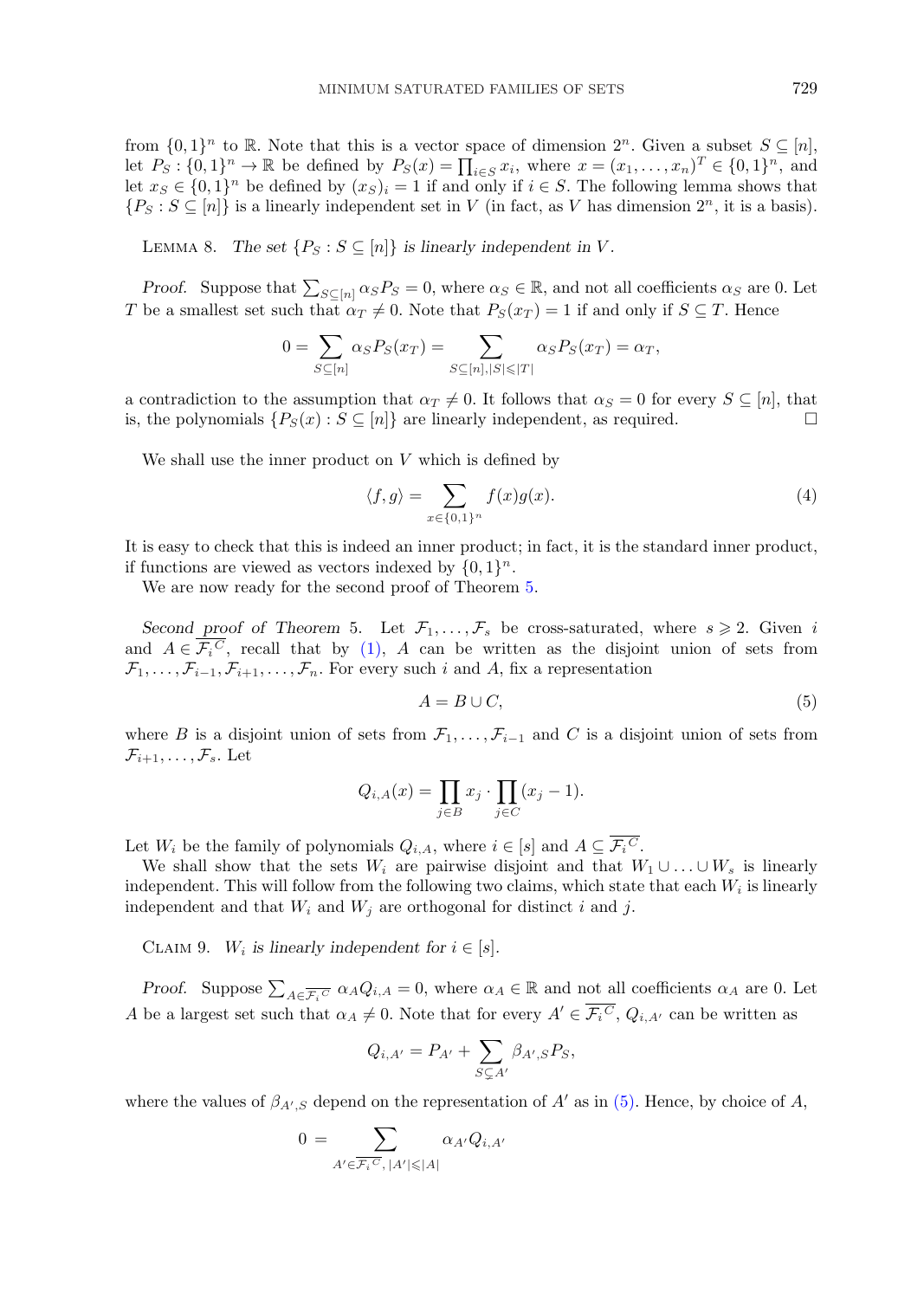$$
= \sum_{A' \in \overline{\mathcal{F}_i}^C, |A'| \leq |A|} \alpha_{A'} \left( P_{A'} + \sum_{S \subsetneq A'} \beta_{A',S} P_S \right)
$$
  
=  $\alpha_A P_A + \sum_{|S| \leq |A|, S \neq A} \gamma_S P_S$ ,

for some  $\gamma_S \in \mathbb{R}$ . However, since the functions  $P_S$  are linearly independent (by Lemma [8\)](#page-4-0), we have  $\alpha_A = 0$ , a contradiction. It follows that  $W_i$  is linearly independent, as required.

CLAIM 10.  $W_i$  and  $W_j$  are orthogonal for  $1 \leq i < j \leq s$ .

*Proof.* Let  $A \in \mathcal{F}_i^C$  and  $A' \in \mathcal{F}_j^C$ , where  $1 \leq i < j \leq s$ . Write  $A = B \cup C$  and  $A' = B' \cup C'$ for the representations as in [\(5\).](#page-4-0) Let  $x \in \{0,1\}^n$ . We claim that  $Q_{i,A}(x) = 0$  or  $Q_{j,A'}(x) = 0$ . Indeed, if the former does not hold, then  $x_i = 1$  for  $i \in B$  and  $x_i = 0$  for  $i \in C$ . Note that  $B' \cap C \neq \emptyset$ , because  $\{\mathcal{F}_1, \ldots, \mathcal{F}_s\}$  is cross-dependant. Hence,  $x_i = 0$  for some  $i \in B'$ , which implies  $Q_{i,A'}(x) = 0$ , as claimed. It easily follows that  $\langle Q_{i,A}, Q_{j,A'} \rangle = 0$  (recall the definition of the inner product given in [\(4\)\)](#page-4-0), as required.  $\square$ 

It follows from Claims [9](#page-4-0) and 10 that  $W_1 \cup \ldots \cup W_s$  is linearly independent, hence it has size at most the dimension of V, that is, at most  $2^n$ . But  $|W_i| = |\mathcal{F}_i^C|$ , thus, as in [\(3\)](#page-3-0)

$$
|\mathcal{F}_1| + \cdots + |\mathcal{F}_s| \geq (s-1)2^n,
$$

as desired.  $\square$ 

#### 3. *Conclusion*

There are two main directions for further research that we would like to mention here.

The first is related to the tightness of Theorem [5.](#page-1-0) As mentioned in the introduction, the result is tight, which can be seen by taking  $\mathcal{F}_1 = \emptyset$  and  $\mathcal{F}_2 = \cdots = \mathcal{F}_s = 2^{[n]}$ . In fact, this is a special case of the following class of examples: let  $\mathcal{F}_1$  be any increasing family in  $2^{[n]}$ , let  $\mathcal{F}_2 = \overline{\mathcal{F}_1^C}$ and let  $\mathcal{F}_3 = \cdots = \mathcal{F}_s = 2^{[n]}$ . Then  $|\mathcal{F}_1| + |\mathcal{F}_2| = 2^n$  and it is easy to check that any set in  $\mathcal{F}_1$  intersect every set in  $\mathcal{F}_2$ . Therefore, every such example yields a cross-saturated sequence of smallest size. Furthermore, it is easy to see that these are the only examples for which  $\mathcal{F}_3 = \cdots = \mathcal{F}_s$ . It seems plausible that these are the only possible examples (up to permuting the order of the families). This problem of classifying all extremal examples, interesting in its own right, may give a hint on how to further improve the lower bound of the size of s-saturated families.

The second, and seemingly more challenging direction, is to improve on Theorem [4.](#page-1-0) We proved that if F is s-saturated then  $|\mathcal{F}| \geqslant (1-1/s)2^n$ , where the conjectured bound is  $(1-2^{-(s-1)})2^n$ . We note that it is possible to improve the lower bound slightly, to show that  $|\mathcal{F}| \geq (1 - 1/s + \Omega(\log n/n))2^n$ , by running the argument of the first proof more carefully in the case where  $\mathcal{F}_1 = \cdots = \mathcal{F}_s = \mathcal{F}$ ; we omit further details. It would be very interesting to obtain an improvement of error term  $1/s$  to an expression exponential in s. We hope that our methods can be used to make further progress on this old conjecture.

Let us mention here a general class of examples of s-saturated families whose size is  $(1 - 2^{-(s-1)})2^n$ . We do not know of any other examples of s-saturated families, and feel that it is likely that if the conjecture holds, then these are the only extremal examples.

<span id="page-5-0"></span>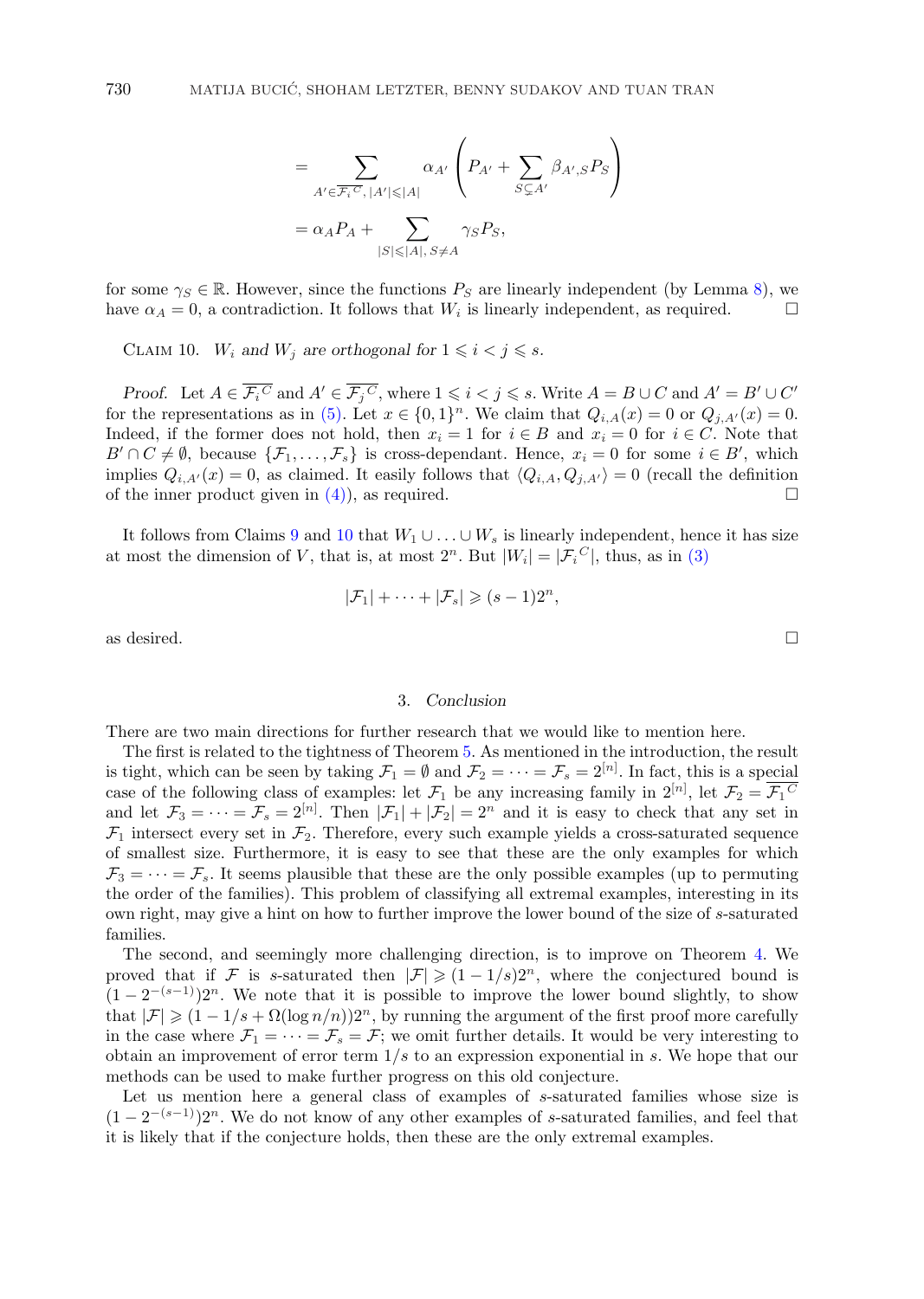<span id="page-6-0"></span>EXAMPLE 11. Given  $s \ge 2$ , let  $\{I_1, \ldots, I_{s-1}\}$  be a partition of [n]. For each  $i \in [s-1]$ , pick a maximal intersecting family  $\mathcal{F}_i$  of subsets of  $I_i$ ; in particular, by Proposition [2,](#page-0-0)  $|\mathcal{F}_i| = 2^{|I_i|-1}$ . Define  $\mathcal F$  as follows.

$$
\mathcal{F} = \{ A \subseteq [n] : A \cap I_i \in \mathcal{F}_i \text{ for some } i \in [s-1] \}.
$$

It is easy to check that  $\mathcal F$  is s-saturated as a family of subsets of  $[n]$  and that it has size  $(1-2^{-(s-1)})2^n$ .

Note that this class of examples contains the example that was mentioned earlier, of the family of subsets of  $[n]$  that intersect  $[s-1]$ .

Finally, we note the following interesting phenomenon.

PROPOSITION 12. *If Conjecture* [3](#page-1-0) *holds for*  $s + 1$ *, then it holds for* s.

Indeed, suppose that Conjecture [3](#page-1-0) holds for  $s + 1$ , and let  $\mathcal{F} \subseteq 2^{[n]}$  be s-saturated. Define  $\mathcal{G} \subseteq 2^{[n+1]}$  as follows.

$$
\mathcal{G} = \mathcal{F} \cup \{ A \subseteq [n+1] : n+1 \in A \}.
$$

Note that G is  $(s + 1)$ -saturated (as a subset of  $2^{[n+1]}$ ). Hence, by the assumption that the conjecture holds for  $s + 1$ , we find that  $|\mathcal{G}| \geq (1 - 2^{-s})2^{n+1}$ . Note also that  $|\mathcal{G}| = |\mathcal{F}| + 2^n$ . It follows that  $|\mathcal{F}| \geqslant (1 - 2^{-s})2^{n+1} - 2^n = (1 - 2^{-(s-1)})2^n$ , as required.

### *References*

- **1.** R. Ahlswede and G. Katona, 'Contributions to the geometry of Hamming spaces', *Discrete Math.* 17 (1977) 1–22.
- **2.** R. Ahlswede and L. H. Khachatrian, 'A pushing-pulling method: new proofs of intersection theorems', *Combinatorica* 19 (1999) 1–15.
- **3.** N. Alon, L. Babai and H. Suzuki, 'Multilinear polynomials and Frankl-Ray-Chaudhuri-Wilson type intersection theorems', *J. Combin. Theory Ser. A* 58 (1991) 165–180.
- **4.** J. van den Berg and H. Kesten, 'Inequalities with applications to percolation and reliability', *J. Appl. Probab.* 22 (1985) 556–569.
- **5.** P. Borg, 'Intersecting families of sets and permutations: a survey', *Int. J. Math. Game Theory Algebra* 21 (2012) 543–559.
- **6.** I. Dinur and S. Safra, 'On the hardness of approximating minimum vertex cover', *Ann. Math.* 162 (2005) 439–485.
- **7.** P. Erdos˝ and N. Hindman, 'Enumeration of intersecting families', *Discrete Math.* 48 (1984) 61–65.
- 8. P. ERDŐS and D. J. KLEITMAN, 'Extremal problems among subsets of a set', *Discrete Math.* 8 (1974) 281–194.
- **9.** P. ERDOS, C. Ko and R. RADO, 'Intersection theorems for systems of finite sets', Q. J. Math. 12 (1961) 313–320.
- **10.** Y. Filmus, 'The weighted complete intersection theorem', *J. Combin. Theory Ser. A* 151 (2017) 84–101.
- **11.** P. Frankl and A. Kupavskii, 'Two problems on matchings in set families in the footsteps of Erd˝os and Kleitman', *J. Combin. Theory Ser. B*, to appear.
- **12.** P. Frankl and N. Tokushige, 'Invitation to intersection problems for finite sets', *J. Combin. Theory Ser. A* 144 (2016) 157–211.
- **13.** E. Friedgut, 'On the measure of intersecting families, uniqueness and stability', *Combinatorica* 28 (2008) 503–528.
- **14.** C. Godsil and K. Meagher, *Erd˝os-Ko-Rado theorems: algebraic approaches* (Cambridge University Press, Cambridge, 2016).
- **15.** G. Katona, 'Intersection theorems for systems of finite sets', *Acta Math. Acad. Sci. Hungar.* 15 (1964) 329–337.
- **16.** D. K. Ray-Chaudhuri and R. M. Wilson, 'On t-designs', *Osaka J. Math.* 12 (1975) 737–744.